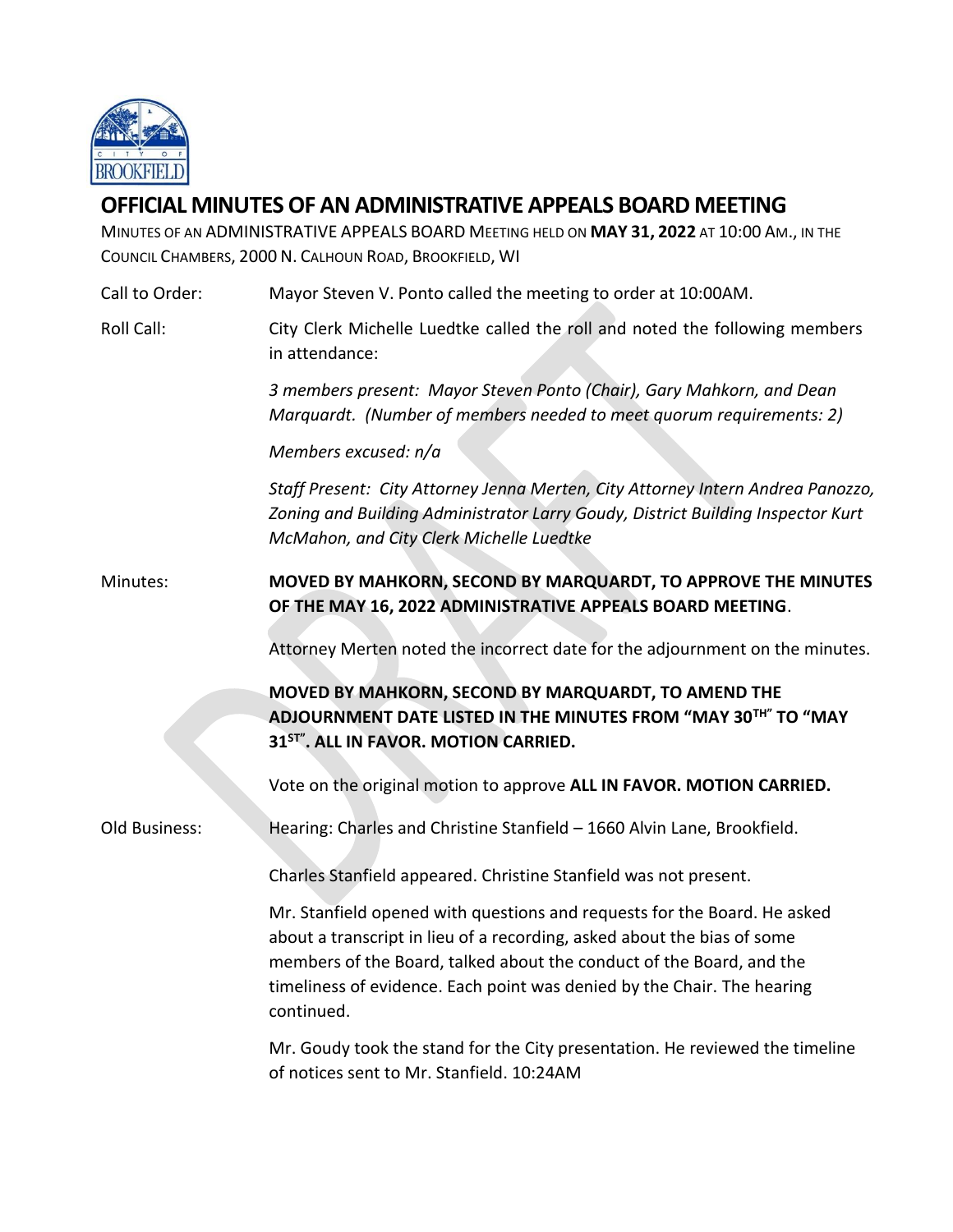City Attorney Merten asked each person who was going to give testimony in this hearing to be sworn in.

Mr. Stanfield, Zoning and Building Administrator Goudy, and the Building Inspector McMahon were sworn in by the City Clerk. 10:27AM

The City requested Exhibits 1 through 5, photos of the residence were taken May 27<sup>th</sup>, 2022, to be entered into evidence. Mr. Stanfield reviewed the photos and did not object. Exhibits 1-5 were admitted into the record.

The City requested Exhibit 6, the Order to Correct Condition of Premises dated March 2, 2022, to be entered into the record. Mr. Stanfield reviewed the order and objected based on the date. The Chair overruled Stanfield's objection and allowed the Order to Correct into the record with the understanding the order was "on or around" March 2, 2022. 10:35AM

Zoning and Building Administrator Goudy concluded his testimony at 10:37AM.

At 10:37AM, Mr. Stanfield cross-examined Mr. Goudy.

City Attorney Intern Panozzo redirected after Mr. Stanfield's crossexamination. At 10:54AM, the City's presentation of the case concluded.

Mr. Stanfield gave testimony. City Attorney Merten reminded Mr. Stanfield that the Board can only make a decision on the initial determination. 10:58AM

Mr. Stanfield requested Exhibit 7, the Letter to the Clerk dated February 28, 2022, to be entered into evidence. There was no objection by the City. At 11:02AM, Exhibit 7 was entered into the record.

City Attorney Merten reiterated to Mr. Stanfield that the Board is only able to discuss the initial determination at this hearing. 11:05AM

Mr. Stanfield requested to enter into evidence a chapter from the Wisconsin State Code SPS 320, Chapter 1. City Attorney Intern Panozzo reviewed the document and objected to the relevance, as this is a maintenance issue and not a building issue. The Chair sustained the City's objection and returned the document to Mr. Stanfield. 11:13AM

Mr. Stanfield requested to enter a chapter from the Wisconsin State Statute 101.6 into evidence. City Attorney Intern Panozzo reviewed the order and objected to the relevance. The Chair sustained the City's objection and returned the document to Mr. Stanfield. 11:17AM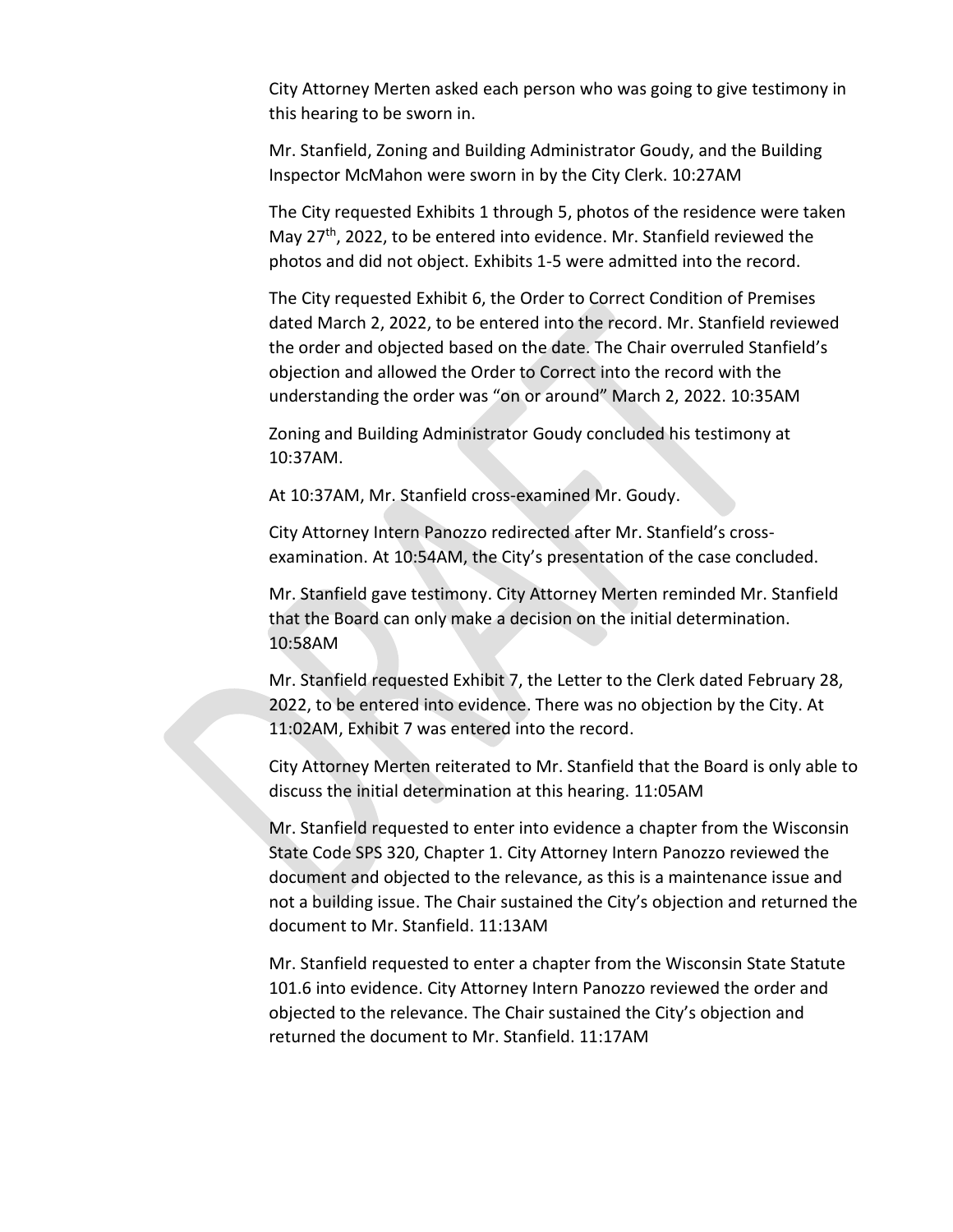Mr. Stanfield asked the Board about the source which triggered the complaint process. City Attorney Merten indicated the complaint does not need to come from a resident of the City, it can come from anyone. 11:22AM

Marquardt asked if there was a building permit taken out on the property as of March 2, 2022. Mr. Stanfield indicated there was not. 11:24AM

Mr. Stanfield requested to enter Exhibit 8, an email from Zoning and Building Administrator Goudy dated January 13, 2022, into evidence. City Attorney Intern Panozzo reviewed the email and did not object. At 11:27AM, Exhibit 8 was entered into the record.

Mr. Stanfield noted the highlighted items on the email that pertained to his property. City Attorney Merten reminded Mr. Stanfield of his time limit for testimony. Mr. Stanfield asked for more time. The Chair denied the request. 11:35AM

Mr. Stanfield requested to enter Exhibit 9, Brookfield City Code 15.04.040, into evidence. City Attorney Intern Panozzo reviewed the document and did not object. At 11:38AM, Exhibit 9 was entered into the record.

City Attorney Intern Panozzo started her closing remarks at 11:38AM. She cited the multiple contacts made with the resident and the options to remedy.

Mr. Stanfield started his closing remarks at 11:39AM. He cited difficulties getting contractors.

After the conclusion of the closing statements, Mahkorn added a final comment about board bias. He indicated he purposefully did not engage with the applicant because of the nature of the request. He as an Alderperson is a policy maker and not a mediator. 11:47AM

Closed Session: **MOTION BY MARQUARDT, SECOND BY MAHKORN, TO GO INTO CLOSED SESSION. ALL IN FAVOR. MOTION CARRIED. CLOSED SESSION BEGAN AT 11:53AM.**

Open Session: **MOTION BY MAHKORN, SECOND BY MARQUARDT, TO GO INTO OPEN SESSION. ALL IN FAVOR. MOTION CARRIED. OPEN SESSION BEGAN AGAIN AT 12:15PM.**

Hearing Motion: **MOTION BY MARQUARDT, SECOND BY MAHKORN, TO UPHOLD THE DETERMINATION OF ZONING AND BUILDING ADMINISTRATOR GOUDY AND TO HAVE CITY ATTORNEY MERTEN DRAFT A WRITTEN DECISION. ALL IN FAVOR. MOTION CARRIED.**

Adjournment: **MOTION BY MAHKORN, SECOND BY MARQUARDT, TO ADJOURN MEETING. ALL IN FAVOR. MOTION CARRIED. THE MEETING ADJOURNED AT 12:16PM**.